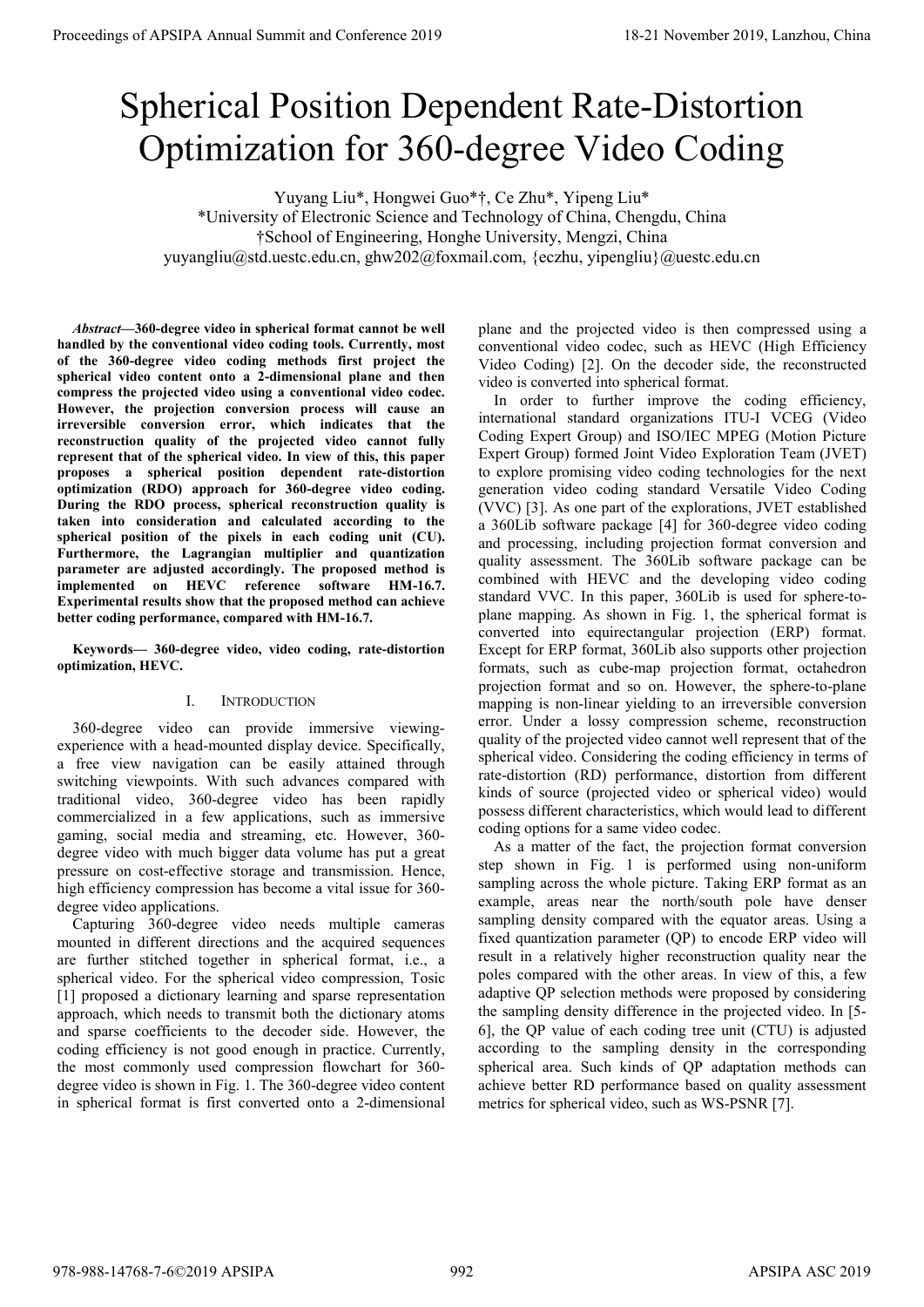

Fig. 1 Typical pipeline for 360-degree video coding

The core idea of this paper is the same as that in [5-6]. Compared with [5-6], the contributions of this paper are as follows. First, a spherical position dependent RDO approach is proposed by considering the sampling density in different spherical positions. Second, the Lagrangian multiplier and QP are adjusted at CU level. Experimental results show that the proposed method can achieve about 5.12% bit-rate savings based on WS-PSNR compared with HM-16.7 [8].

The remainder of this paper is organized as follows. In Section II, details of the proposed method are presented. In Section III, experimental results are presented. Section IV concludes this paper.

## II. SPHERICAL POSITION DEPENDENT RATE-DISTORTION **OPTIMIZATION**

Rate-distortion optimization technique plays an important role in modern video encoders to trade off the coding bits and distortion. As for 360-degree video coding shown in Fig. 1, optimal coding options could be determined through RDO for the projected video, rather than for the spherical video. Hence, this paper aims to improve the reconstruction quality of spherical video while maintaining the coding bits of the projected video.

## *A. Traditional Rate-distortion Optimization*

As one of the key technologies in video coding, ratedistortion optimization technology has been widely used in the hybrid coding framework, including CTU partition, mode decision, transform unit partition and quantization, etc. The goal of rate-distortion optimization is to minimize the compression distortion under a constrained bit budget, which can be written as below

$$
J = D + \lambda \cdot R \,, \tag{1}
$$

where *D* and *R* denote the compression distortion and the bit cost and  $\lambda$  is the Lagrangian multiplier. As shown in Fig. 1, the input of the video codec is the projected video. In Eq. (1), *D* denotes the compression distortion of the projected video, which is denoted as *Dprojected*. Meanwhile, in the following of this paper, the fidelity between the original and the

reconstructed spherical video is represented by spherical distortion, which is termed as *Dsphere*.

## *B. Approximation for Spherical Distortion*

As a matter of the fact, compression distortion *Dprojected* is caused by the quantization process in hybrid coding framework. Assuming the distribution of the quantized residual is uniform, *Dprojected* can be represented as

$$
D_{projected} = \frac{QP_{step}^2}{12} = \frac{1}{12} \cdot 2^{\frac{QP - 4}{3}},
$$
 (2)

where  $QP$  denotes the QP value and  $QP_{step}$  is the quantization step. Eq. (2) is used in video encoders to demonstrate the relationship between compression distortion *Dprojected* and QP. Meanwhile, both *Dprojected* and *Dsphere* can be evaluated by means of mean square error (MSE), which can be written as

$$
MSE = \sum_{i} \sum_{j} (x(i, j) - \hat{x}(i, j))^{2}, \qquad (3)
$$

where  $x(i, j)$  and  $\hat{x}(i, j)$  denote the pixel at position  $(i, j)$  in an uncompressed picture and the reconstructed picture, respectively. As shown in Fig. 1, *Dprojected* and *Dsphere* calculated by MSE is denoted as *MSEprojected* and *MSEsphere*, respectively. Except for MSE, a few quality assessment metrics for *Dsphere* have been proposed by JVET, such as WS-PSNR [7]. In this paper, WS-PSNR is used to evaluate  $D_{sphere}$ . Eq. (4) illustrates the definition of WS-PSNR

$$
WS\text{-}PSNR = 10\log(\frac{MAX_p^2}{WMSE})
$$
  
\n
$$
WMSE = \sum_{i=1}^{W} \sum_{j=1}^{H} (x(i,j) - \hat{x}(i,j))^2 \cdot w(i,j)
$$
 (4)

where  $MAX_p$  is the maximum possible intensity of a frame and *W* and *H* denote the frame width and frame height.  $w(i, j)$  is the weighting parameter at position  $(i, j)$  in a projected frame. For ERP format,  $w(i, j)$  can be calculated as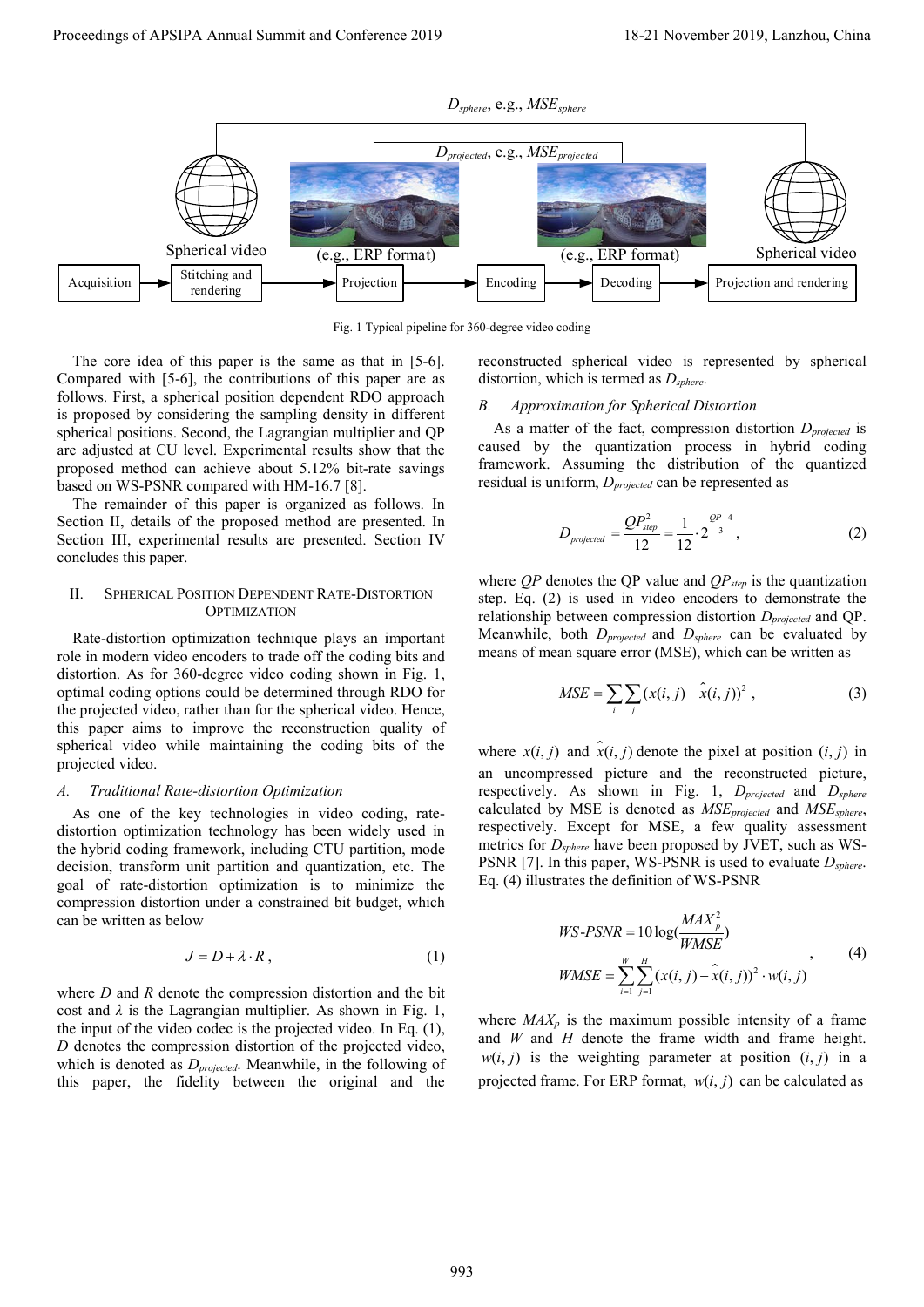$$
w(i, j) = \frac{W(i, j)}{\sum_{i} \sum_{j} W(i, j)}
$$
  
W(i, j) = cos((j - H/2 + 0.5) ·  $\pi$ /H) (5)

where  $W(i, j)$  is a scaling factor at position  $(i, j)$  and *H* is the height of ERP picture.

When encoding the projected video, only *D<sub>projected</sub>* is concerned. Aiming to improve the reconstruction quality of the spherical video, *Dsphere* should be taken into consideration during the RDO process. However, it is difficult and timeconsuming to feedback *Dsphere* (e.g., *MSEsphere*) to the video codec when encoding the projected video. One feasible solution is to approximate *Dsphere* through *Dprojected* during the encoding process. Since *Dsphere* is evaluated by WS-PSNR (or *WMSE*), Eq. (6) can be used to approximate  $D_{sphere}$  at CU level in the projected video, which is written as

$$
WMSE \approx w \cdot MSE_{projected}^{CU},\tag{6}
$$

where *w* is a weighting parameter and  $MSE_{projected}^{CU}$  denotes the mean square error of a coding unit. When *w* is one, *WMSE* is reduced to *MSEprojected*. Through Eq. (6), we can get the relationship between *Dsphere* and *Dprojected* at CU level which can be expressed as

$$
D_{sphere}^{CU} \approx w \cdot D_{projected}^{CU}, \qquad (7)
$$

where  $D_{projected}^{CU}$  denotes the quantization error of a CU and  $D_{sphere}^{CU}$  is the distortion of the spherical area. In this paper, weighting parameter  $w$  in Eq. (6) is set as the maximum scaling factor in each CU. Hence, weighting parameter *w* would vary in each CU and reflects the sampling density of the spherical area. Specifically, weighting parameter *w* could also be set as the scaling factor of top left position and the average of a CU according to [5-6].

## *C. Quantization Parameter Adaptation*

Since the weighting parameter *w* of each CU would be different along with the spherical position, the QP value of each CU should be adjusted accordingly for better RD performance. Combining Eq. (2) and Eq. (7), we can obtain Eq. (8)

$$
D_{sphere}^{CU} \approx w \cdot D_{projected}^{CU} = \frac{w}{12} \cdot 2^{\frac{QP_{base} - 4}{3}},
$$
 (8)

where *QPbase* denotes the QP value of current CU in a projected frame. Thus, the adjusted QP (denoted as  $QP_{CU}$ ) can be obtained by

$$
QP_{CU} = QP_{base} - QP_{offset}
$$
  
\n
$$
QP_{offset} = round(3\log_2 w)
$$
\n(9)



Fig. 2 A toy example to show QP adaptation results for CUs with different size

where *round*(·) represents rounding operation to keep the adjusted QP integral.

Since the proposed QP adaptation method is applied at CU level, CUs with different sizes would be encoded by different QPs. Fig. 2 illustrates a toy example of QP adaptation results. As shown in Fig. 2, after a further quad-tree partition, the QPs of four 8x8 CUs would be different from that of 16x16 CU. The RD cost comparison would be unfair for the projected video since CUs with different sizes would be encoded using different QPs. However, CUs in the projected video would cause different reconstruction-quality in the spherical video due to the various sampling density. Hence, a more uniform reconstruction quality could be achieved by using different QP values for different CUs in the projected video. Proceedings of APSIPA Annual Summit and Conference 2019<br>
Proceedings of APSIPA Annual Summit and Conference 2019<br>
Proceeding and Conference 2019<br>
Proceeding and Conference 2019<br>
Proceeding and Conference 2019<br>
November 20

## *D. Spherical Position Dependent RDO*

In order to achieve better RD performance, the Lagrangian multiplier should be updated according to the QP value of each CU. Meanwhile, the distortion part in Eq. (1) should be replaced by *Dsphere*, which can be further expressed as

$$
J = w \cdot D_{projected} + \lambda \cdot R, \qquad (10)
$$

where *w* is the weighting parameter illustrated in Eq. (7). Then, we can get Eq. (11)

$$
J = D_{projected} + \frac{\lambda}{w} \cdot R \,, \tag{11}
$$

where the value of Lagrangian multiplier  $\lambda$  in Eq. (11) is the same as that in Eq. (1). From Eq. (11), Lagrangian multiplier  $\lambda$  is updated by

$$
\lambda_{\text{update}} = \lambda_{\text{W}}' \,. \tag{12}
$$

#### III. EXPERIMENTAL RESULTS

## *A. Experimental settings*

Comparative experiments are conducted on HEVC test model (HM-16.7). Four 360-degree video sequences in ERP format with a resolution of 3840x1920 are selected from Common Test Condition published by JVET [9]. Video sequences are encoded under Low-delay P configuration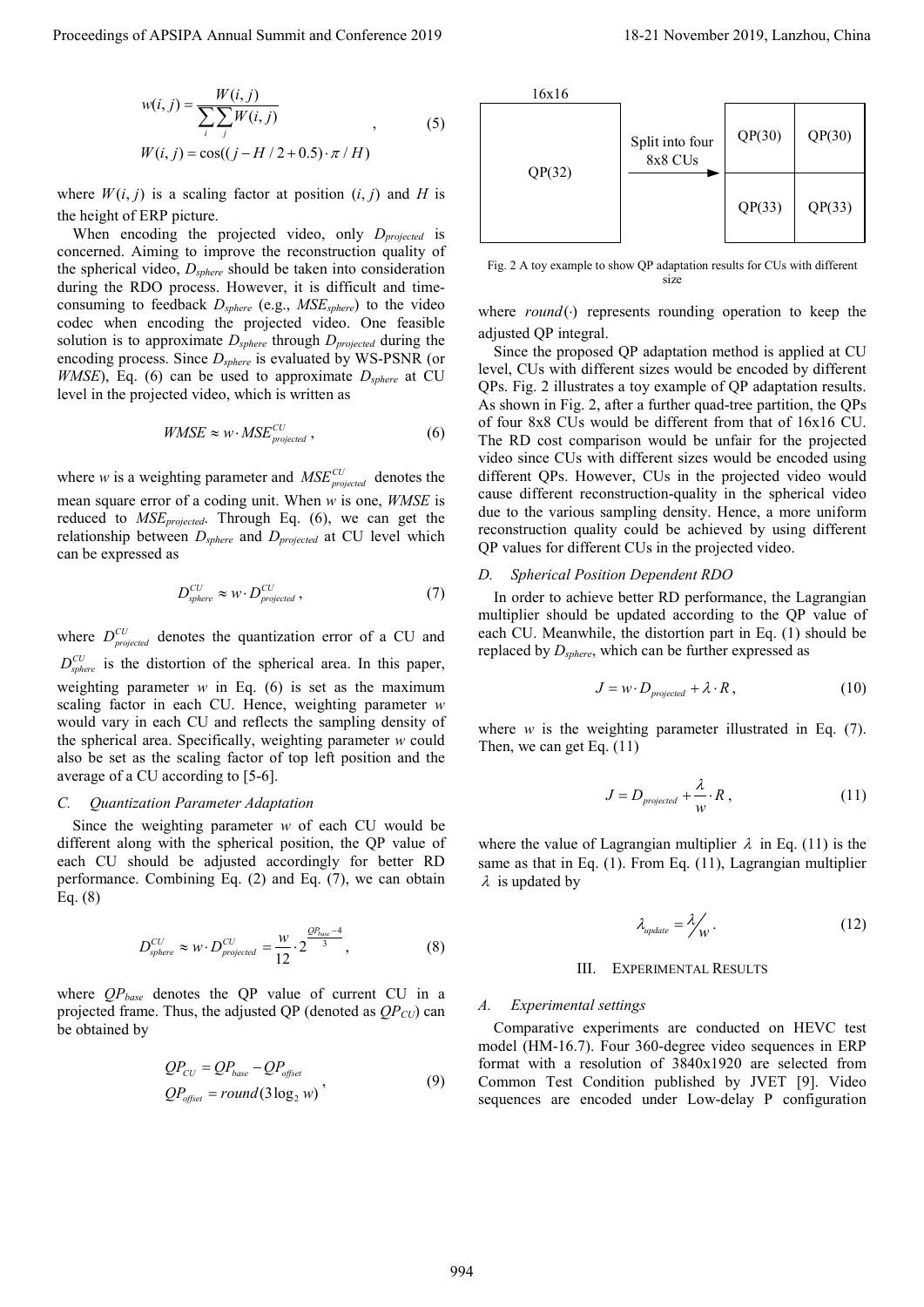using four QP values {22, 27, 32, 37}. 20 frames are encoded without any skipping frame. The other coding parameters are set as the default case. The Bjontegaard delta (BD)-rate is used to evaluate the coding performance [10]. In order to show the RD performance from different angles, two quality metrics (i.e., PSNR and WS-PSNR) are used. In Table I and Table II, a negative number means bit-rate savings, which represents the average bit-rate saving at the same WS-PSNR and PSNR, respectively.

Three weighting parameter selection methods are used in comparative experiments. In [5-6], weighting parameters are set as the scaling factor of the top left position and the average in a CU, respectively. In this paper, the weighting parameter is set as the maximum scaling factor in each CU. In the following, three weighting parameter selection methods are denoted as Top Left [5], MEAN [6] and MAX, respectively.

## *B. Results and Discussion*

Experimental results of Luma component are shown in Table I and Table II. In Table I, it can be seen that the proposed method can outperform the state-of-the-art method. About 5.12% BD-rate savings can be achieved by the proposed method compared with HM-16.7 anchor. Meanwhile, experimental results shown in Table I indicate that the maximum scaling factor in a CU can reflect the sampling density difference better than the other two weighting parameters.

Table I RD performance of Luma component in terms of BD-rate based on WS-PSNR (%)

|                  | -------      |            |         |
|------------------|--------------|------------|---------|
| Sequence         | Top Left [5] | Mean $[6]$ | Max     |
| AerialCity       | $-4.98$      | $-5.08$    | $-5.00$ |
| DrivingInCity    | $-0.94$      | $-1.04$    | $-1.00$ |
| DrivingInCountry | $-4.96$      | $-5.13$    | $-5.53$ |
| PoleVault        | $-8.50$      | $-8.85$    | $-8.97$ |
| Average          | -4.85        | $-5.03$    | $-5.12$ |

It would be quite different for the RD performance based on different quality assessment metric. Table II shows the RD performance based on PSNR. It can be seen that there is at least 3% BD-rate loss for three methods compared with HM-16.7 anchor.

Table II RD performance of Luma component in terms of BD-rate based on PSNR (%)

| Sequence         | Top Left [5] | Mean $[6]$ | Max  |
|------------------|--------------|------------|------|
| AerialCity       | 2.38         | 2.02       | 3.19 |
| DrivingInCity    | 3.22         | 1.74       | 2.26 |
| DrivingInCountry | 7.25         | 6.95       | 9.98 |
| PoleVault        | 7.91         | 2.90       | 5.04 |
| Average          | i 19         | 3.40       |      |

Fig. 3 illustrates the RD curves of Sequence "PoleVault". It can be seen that HM-16.7 consumes more bits at each QP point than the other three methods. The reason is that a smaller QP is used to encode each CU in HM-16.7 compared with the other three methods. From Fig. 3(a), it can be observed that the coding performance is significantly improved by three methods, i.e., about {8.5%, 8.85%, 8.97%} BD-rate savings in average, respectively. The result indicates





Fig.3 RD-curves of sequence PoleVault in ERP format. (a) RD curve based on WS-PSNR; (b) RD curve based on PSNR

that there exists much room to further improve the coding performance based on WS-PSNR and other objective quality assessment metrics except PSNR. Fig. 3(b) illustrates the RD curves based PSNR. It can be seen that HM-16.7 can achieve better RD performance based on PSNR compared with the other methods.

## IV. CONCLUSIONS

This paper proposed a spherical position dependent ratedistortion optimization approach for 360-degree video coding. In the proposed method, the reconstruction quality of spherical video was first represented by the compression distortion of projected video through linear approximation. A weighting parameter was then used to denote the sampling density of the spherical video and changed with the spherical position. Meanwhile, quantization parameter and Lagrangian multiplier were adjusted at CU level according to the weighting parameter. Experimental results show that the proposed method can achieve 5.12% bit-rate savings in average based on WS-PSNR. It should be pointed out that weighting parameter plays an important role in RDO and the proposed weighting parameter selection method can reflect the sampling density of a CU better than the other kinds of methods. In the future work, we will further explore Proceeding of APSIPA Annual Summit and Equity 2019<br>
The Conference 2019 12-21 November 2019 12-21 November 2019 12-21 November 2019 12-22 November 2019 12-22 November 2019 12-22 November 2019 12-22 November 2019 12-22 Nov